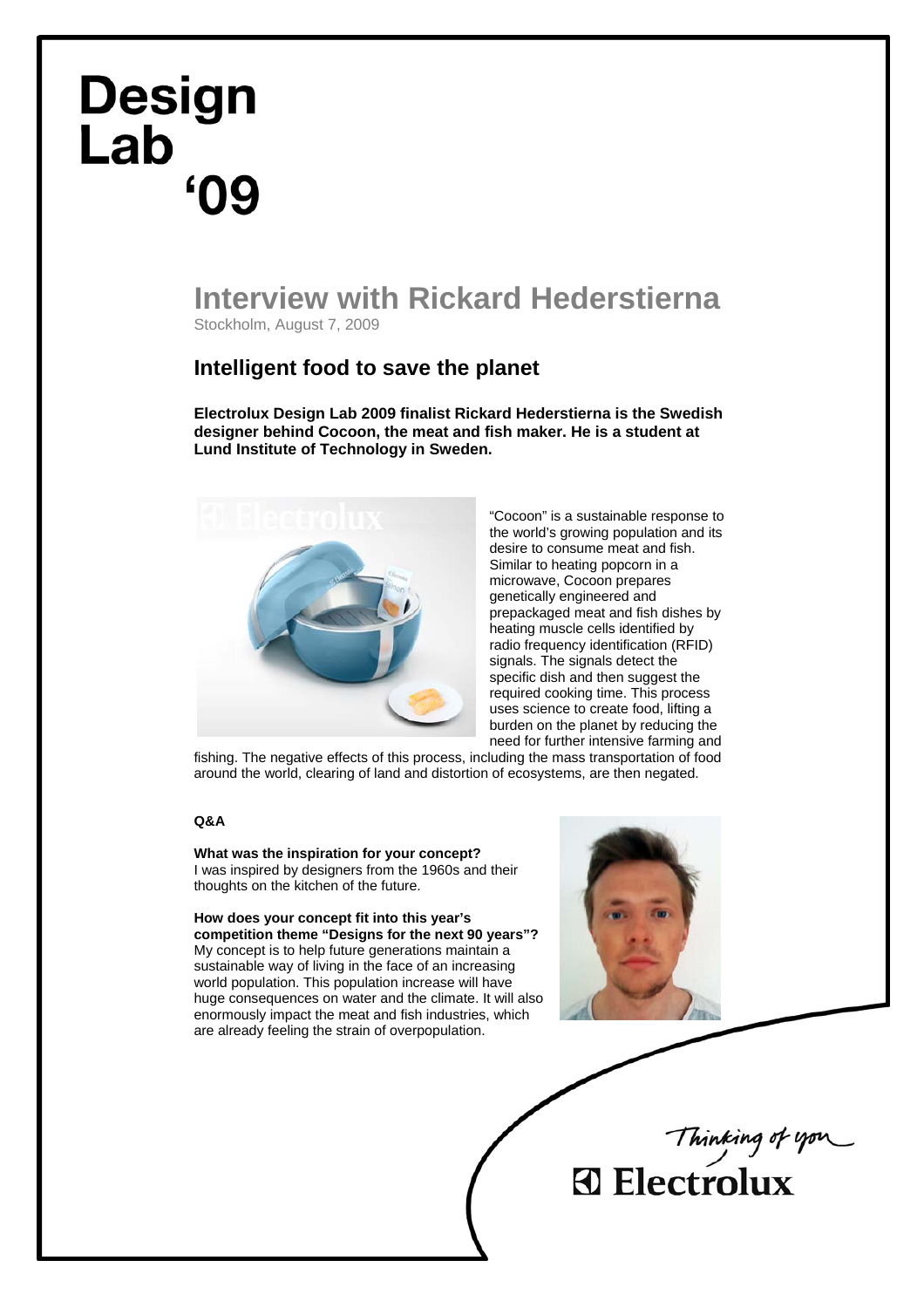# **Design** Lab 09

#### **What are the main consumer benefits of your concept?**

My product offers consumers good food that is low priced, healthy, clean, and has as a minimal impact on our environment.



#### **Describe the consumer research behind your concept.**

I based my thinking on possible future scenarios: assumptions of how technology and societies will look in the future. I observed important phenomena in today's society and how much they've changed over time. Solid phenomena showing stability over time is considered "low risk" and those with less stability are called "high risk". If I based my thinking on only high-risk phenomena, there is a high risk that my concept will be undesired. So, my final design solution is based on a mix of both low- and high-risk phenomena.

#### **What kind of materials would you use to build your concept?**

I would use glass and aluminum.

#### **Who is your favorite designer?**

My favorite designer is the German industrial designer Dieter Rams.

#### **What are your career goals?**

In September 2009, I will graduate and earn my MA in industrial design. After graduation, I am looking forward to starting my career with a challenging job somewhere in the world. This job should help me continue my development in design and also as a human being.

Thinking of you